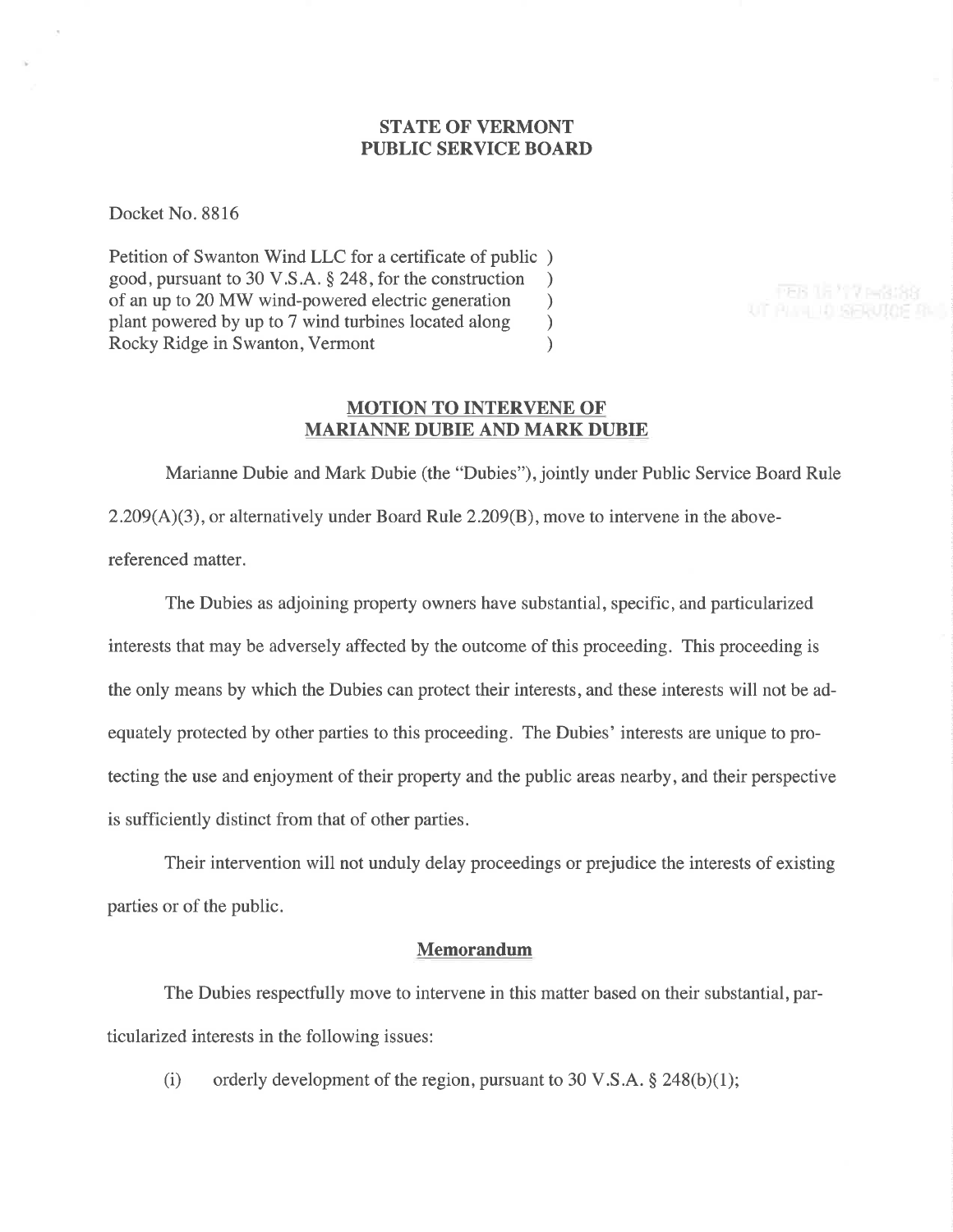Docket No. 881ó Petition of Swanton Wind LLC, pursuant to 30 V.S.A. § 248 Motion to Intervene of Marianne Dubie and Mark Dubie February 16,2017 Page 2 of 10

- (ii) economic benefit to the State and its residents,  $\S$  248(b)(4);
- (iii) public health and safety,  $\S$  248(b)(5);
- (iv) scenic or natural beauty and aesthetics,  $\S 248(b)(5)$  and  $\S 6086(a)(8)$ ;
- (v) necessary wildlife habitat or endangered species,  $\S$  6086(a)(8)(A); and
- (vi) unlawful site preparation,  $\S 248(a)(2)(A)$ .

The following argument supports the Dubies' motion to intervene in this matter.

## I. Legal Standard

Intervention in proceedings before the Board is governed by Board Rule 2.209. Under

Rule 2.209(A), a person upon timely application shall be permitted as of right to intervene in any

proceeding:

(1) when a statute confers an unconditional right to intervene; (2) when a statute confers a conditional right to intervene and the condition or conditions are satisfied; or (3) when the applicant demonstrates a substantial interest which may be adversely affected by the outcome of the proceeding, where the proceeding affords the exclusive means by which the applicant can protect that interest, and where the applicant's interest is not adequately represented by existing parties.

Under Rule 2.209(8), a person upon timely application may in the discretion of the Board

be granted "permissive intervention" in any proceeding when the applicant "demonstrates a sub-

stantial interest that may be affected by the outcome of the proceeding." The Board in exercising

its discretion under this rule shall consider:

(1) whether the applicant's interest will be adequately protected by other parties; (2) whether alternative means exist by which the applicant's interest can be protected; and (3) whether intervention will unduly delay the proceeding or prejudice the interests of existing parties or of the public.

The Board has ruled that, "individual intervenors may bring a perspective sufficiently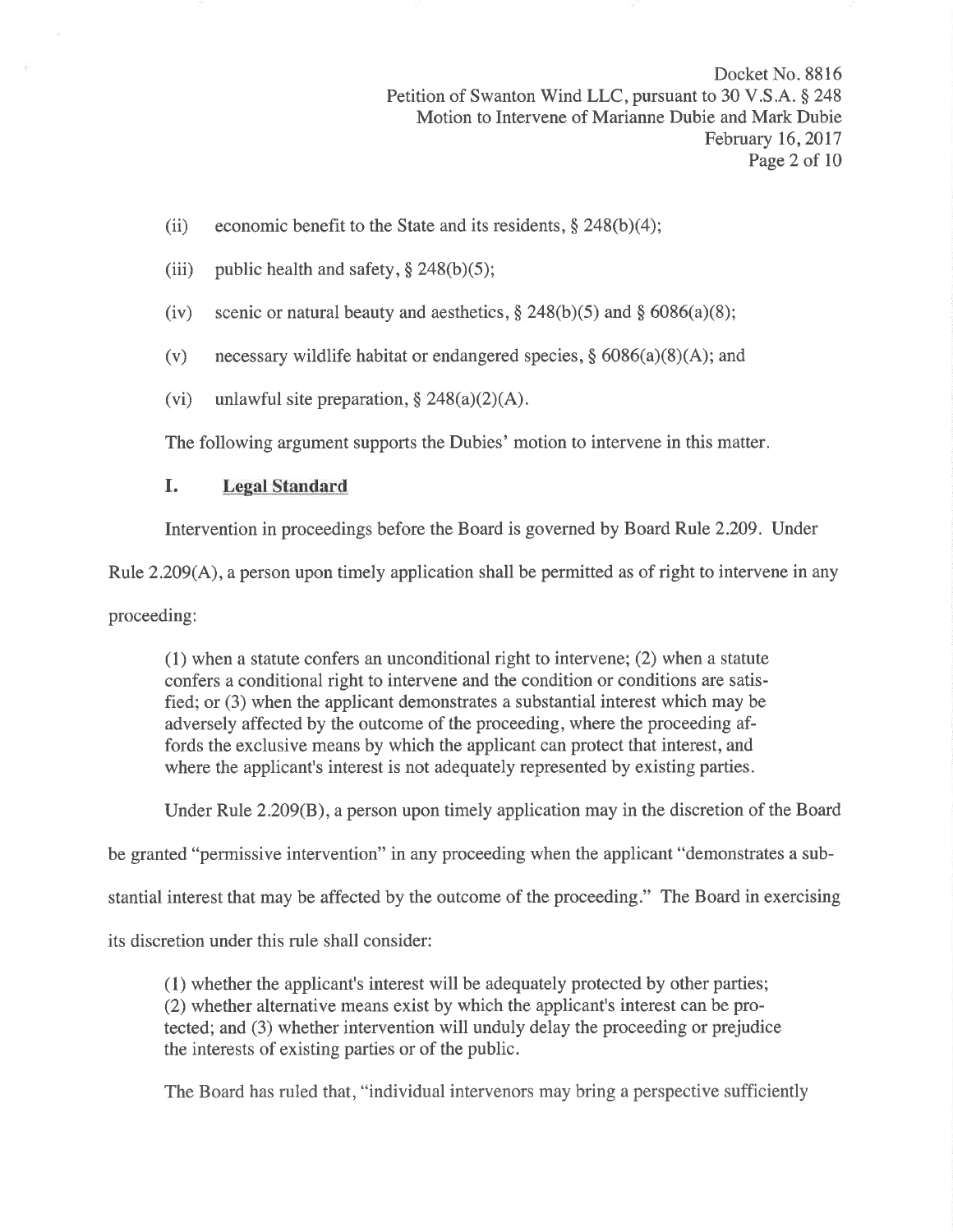Docket No. 8816 Petition of Swanton Wind LLC, pursuant to 30 V.S.A. § 248 Motion to Intervene of Marianne Dubie and Mark Dubie February 16,2017 Page 3 of 10

distinct from those of existing parties to warrant their participation on specific issues."<sup>1</sup>

For example, the Board has found paticularized interest based on the following:

- 1. habitat and natural resources involving deer and black bear;<sup>2</sup>
- 2. aesthetics based on proximity to the proposed project;<sup>3</sup> and
- 3. stewardship, use, and enjoyment of public resources; $<sup>4</sup>$ </sup>

In proceedings under 30 V.S.A. \$ 248, the Board does not consider interests in private property.<sup>5</sup>

# II. Potential Impact of the Project on the Dubies' Interests

For four generations, the Dubies' family has owned land in Fairfield and Swanton. The Dubies themselves own 450 acres of land adjoining the site of the proposed Project. The Dubies reside on their land at 1086 McKenzie Road -- named after Mr. Dubie's grandfather, John McKenzie - in a home located approximately 4,800 feet northeast of the nearest proposed turbine. The Dubies work on their land in operating their business M & M Vermont Maple LLC, a 50,000-tap maple sugarmaking company founded in 2004, by Mr. Dubie and his brother Brian Dubie who resides at770 McKenzie Road. M&M Vermont Maple provides income to six families. Two of the turbines proposed by Petitioner would be located within 100 feet of M&M Vermont Maple's operation.

M&M Vermont Maple since 2008, has sugared the Dubies' land that adjoins the site of the proposed Project, preceding by four years Petitioner's installation of the MET tower associ-

I Application of Seneca Mountain Wind, LLC, Docket No. 7867, Order of 10/12/12, at 12.<br><sup>2</sup> Application of Seneca Mountain Wind, LLC, Docket No. 7867, Order of 10/12/12, at 2-4, 16-17; Id., Order of 8/9/13, at 6.

<sup>&</sup>lt;sup>3</sup> Petition of Barton Solar LLC, Docket No. 8148, Order of 1/21/14, at 3-4.<br><sup>4</sup> Ioint Petition of Green Mountain Power Cornoration. Vermont Electric C

Joint Petition of Green Mountain Power Corporation, Vermont Electric Cooperative, Inc., and Vermont Electric Power Company, Inc., Docket No. 7628, Order of 9/3/10, at 12-13.<br><sup>5</sup> Vt. Elec. Power Co. v. Bandel, 135 Vt. 141, 145 (1977) ("Proceedings under 30 V.S.A. § 248 relate only to

the issues of public good, not to the interests of private landowners who are or may be involved.").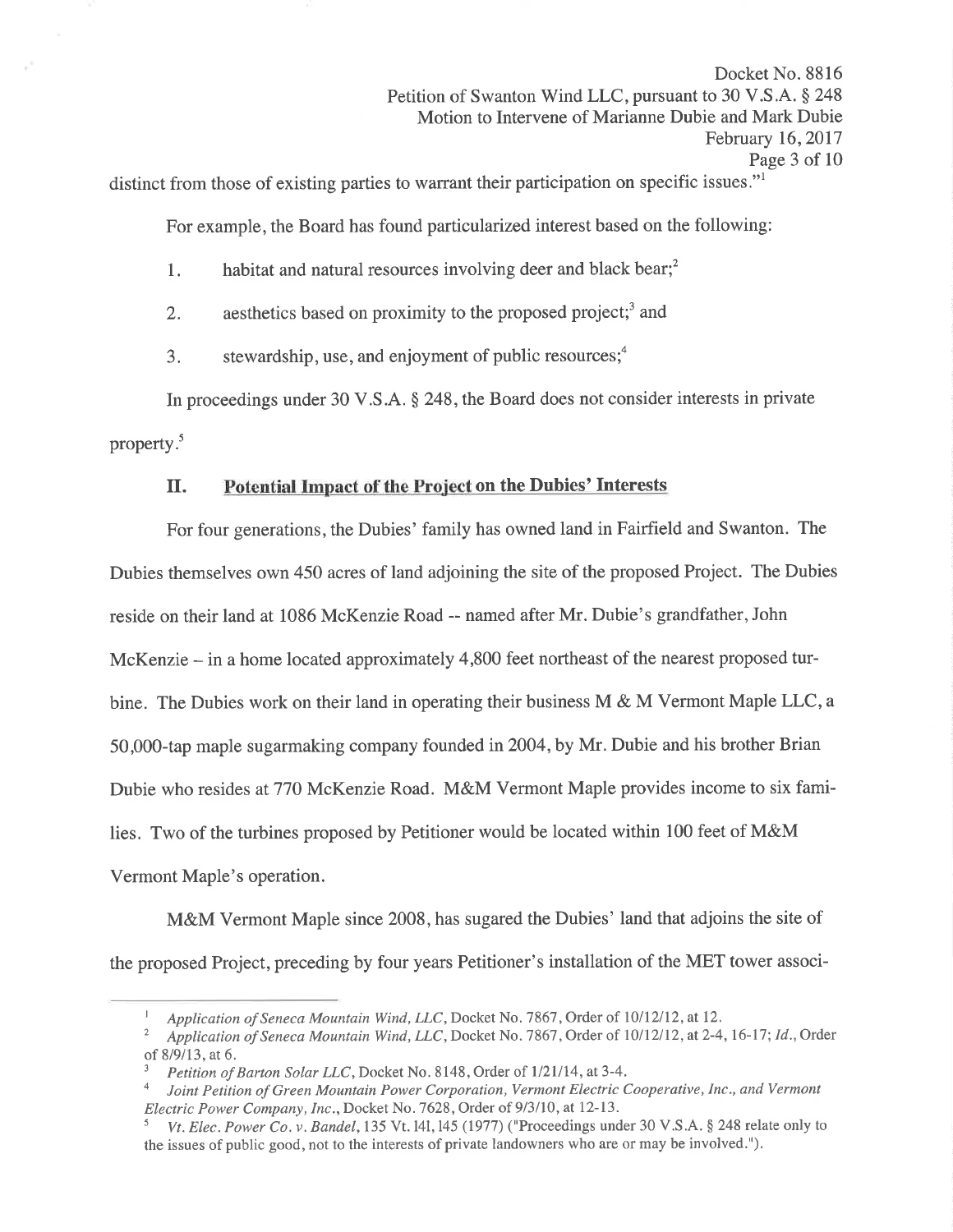Docket No. 8816 Petition of Swanton Wind LLC, pursuant to 30 V.S.A. \$ 248 Motion to Intervene of Marianne Dubie and Mark Dubie February 16,2017 Page 4 of 10 ated with the Project. Evidence shows that Petitioner in violation of 30 V.S.A.  $\S$  248(a)(2)(A), trespassed on this land and began site preparation directly connected to the Project. The Dubies

in addition to using their land for business, use it for sport as fourth-generation hunters and hosts of an annual deer camp for family and friends. Furthermore, the Dubies appreciate the scenic and peaceful environment of their rural community, and the access to nearby public areas including Fairfield Pond, and the Missisquoi Valley Rail Trail.

The Dubies assert that the Project, in addition to interfering in the operations of M&M Vermont Maple, would have a significant impact on orderly development, public safety, aesthetics, and wildlife and habitat.

\* \* \*

The Project purports to advance the public good, however the Dubies assert that any potential good may be outweighed by the likely harm. Accordingly, they move to intervene by right or permission on the following six issues.

## 1. Orderly Development:  $30 \text{ V.S.A.} \S$  248(b)(1)

The Dubies as fourth-generation landowners, business owners, and sportsmen, have unique experience and particular interest in the orderly development of the region which other parties to this proceeding may not necessarily represent. The Dubies' use and enjoyment of their property and nearby public land for sugarmaking, hunting, fishing, swimming, and appreciation of nature, may be affected by the construction and operation of the Project. Their perspective regarding land use, natural resources, commerce, and conservation, may be useful to the Board in determining the potential nature and extent of the impact of the Project on regional development. Therefore the Dubies' motion to intervene on this issue should be granted.

### 2. Economic Benefit:  $\S 248(b)(4)$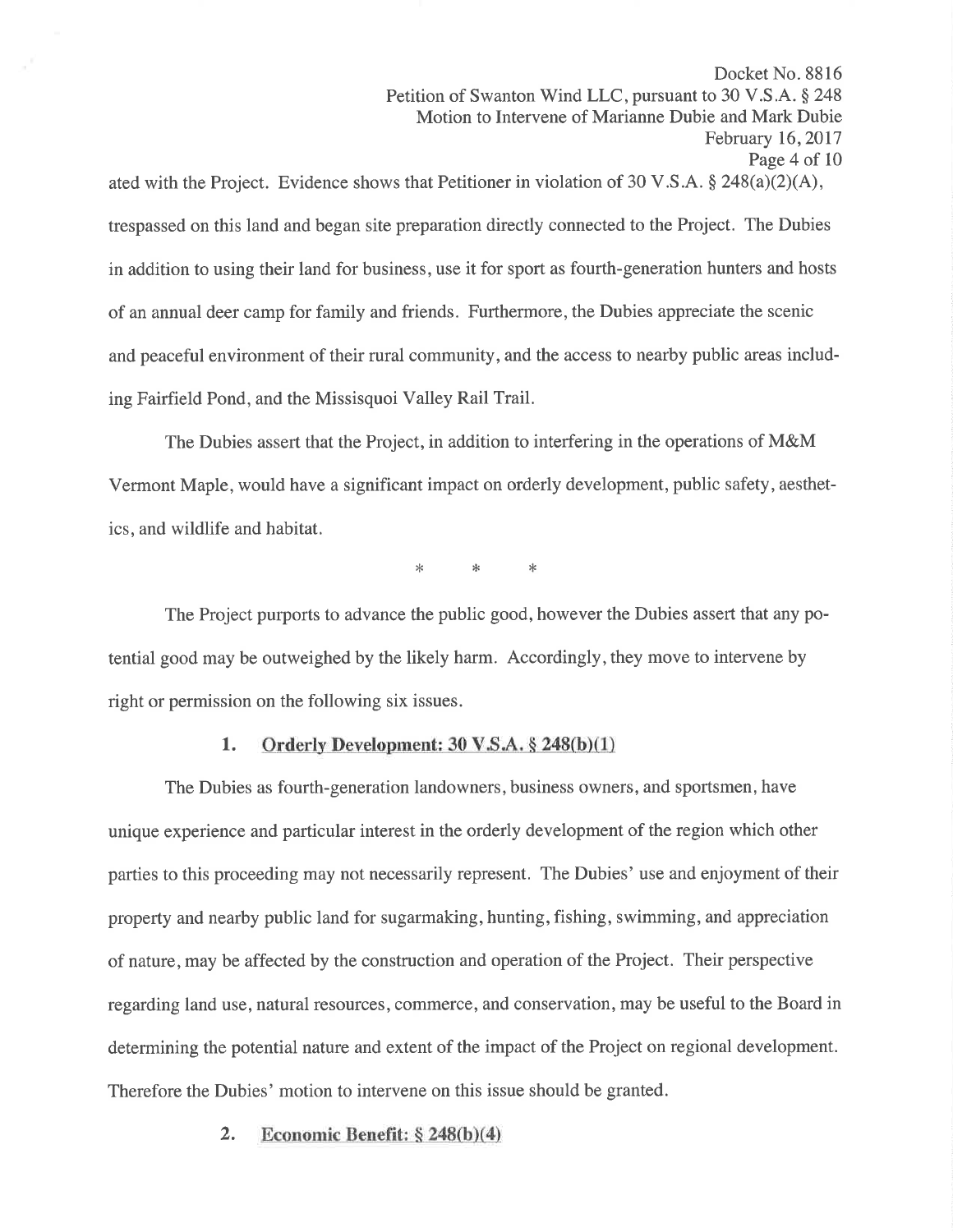Docket No. 8816 Petition of Swanton Wind LLC, pursuant to 30 V.S.A. § 248 Motion to Intervene of Marianne Dubie and Mark Dubie February 16,2017 Page 5 of 10 Construction and operation of the Project would have a significant impact on the econo-

my of the State and its residents, specifically by deflating the value of properties in the region, and by interfering with the operations of the Dubies' maple sugaring business.

### a. Deflation of Property Values

The impact of Swanton Wind on regional property values should be expected based on the impact of Sheffield Wind and Georgia Wind on regional property values. Specifically, the Boards of Civil Authority of Barton and Georgia reduced the assessed value of homes affected by the sight and sound, respectively, of nearby turbines. In the present case, the Project would be located closer to surrounding homes than in any existing industrial wind development in Vermont. Accordingly, the impact of this Project on property values is unprecedented and likely greater than elsewhere. Such adverse effect is self-evident: a prospective homebuyer given the choice of living near seven noisy, flickering, ice-throwing turbines, or elsewhere, likely would go elsewhere.

Furthermore, the Dubies assert that the Board in determining the level of deflation in property values caused by the Project should consider the full loss of use and enjoyment, and the loss of future development rights in each property. Specifically, the Board should measure sound and safety levels at the property line of adjoining land as those landowners have a right to full use and future development of their *entire* property, not merely near their home or within attenuating walls. Should the Board not consider full use and future development, and subsequently approve the Project, the Board would effectively grant to Petitioner easements for nuisance noise and hazard without fairly compensating landowners, in violation of Article Two of the Vermont Constitution.

Accordingly, as the Dubies are longstanding homeowners and businessmen with a unique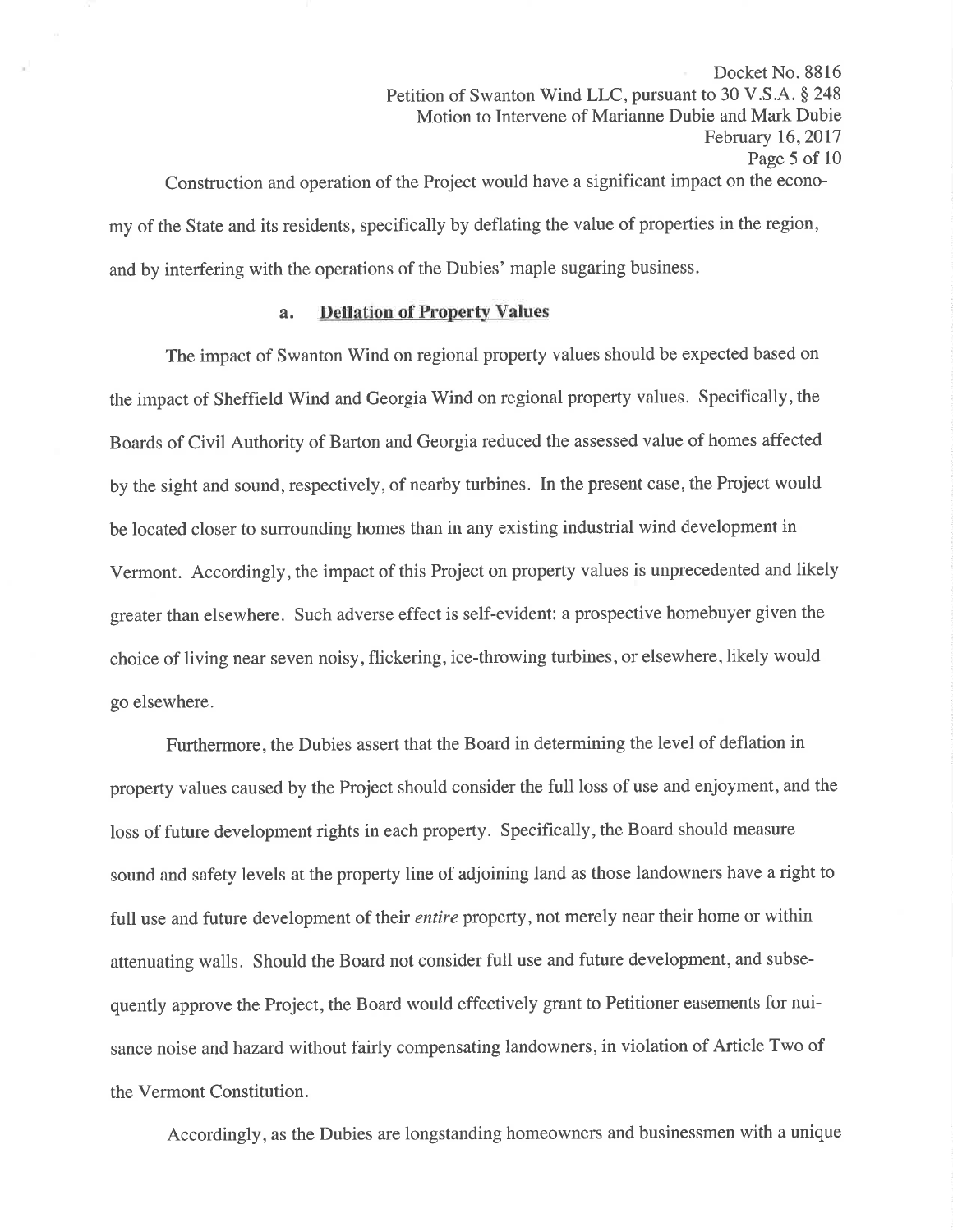Docket No. 8816 Petition of Swanton Wind LLC, pursuant to 30 V.S.A. § 248 Motion to Intervene of Marianne Dubie and Mark Dubie February 16,2017 Page 6 of 10 perspective and particular interest in the economy that is not necessarily represented by other parties to this proceeding, they should be allowed to intervene on this issue.

#### b. Interference with Business Operations

The Dubies and employees of M&M Vermont Maple during the months of November through April regularly work on land that adjoins the site of the proposed Project, tapping trees and maintaining nearly 200 miles of pipeline for their 50,000-tap maple sugaring operation.

Construction and operation of the Project may interfere with business operations of M&M Vermont Maple, specifically as ice throw or pieces of blade or debris from the turbines may injure or kill employees, or damage sugaring property or equipment including maple trees, pipeline, and harnessing pipeline. Evidence supporting this claim is found in Petitioner's Exhibit SW-DF-2 which states that turbine blade icing – which would occur during M&M Vermont Maple's operations on the land from November through April -- may cause 2.2-pound ice fragments to be thrown up to 1,000 feet; and blade failure may cause pieces of blade or debris to be thrown up to 1 ,640 feet. Considering that two proposed turbines would be located only 100 feet from the Dubies' property line, such ice throw or blade failure may be dangerous, destructive, and harmful to M&M Vermont Maple's sugaring operations, and thereby affect the greater economy through lost wages to employees, reduced sales of maple syrup, or decreased spending on sugarmaking equipment or other business supplies.

Accordingly, as the Dubies have a particular interest in the regional and statewide economy, and their unique experience and perspective as business owners may be useful to the Board in determining the outcome of this proceeding, the Dubies should be allowed to intervene on this issue.

#### 3. Public Health and Safety:  $\S$  248(b)(5)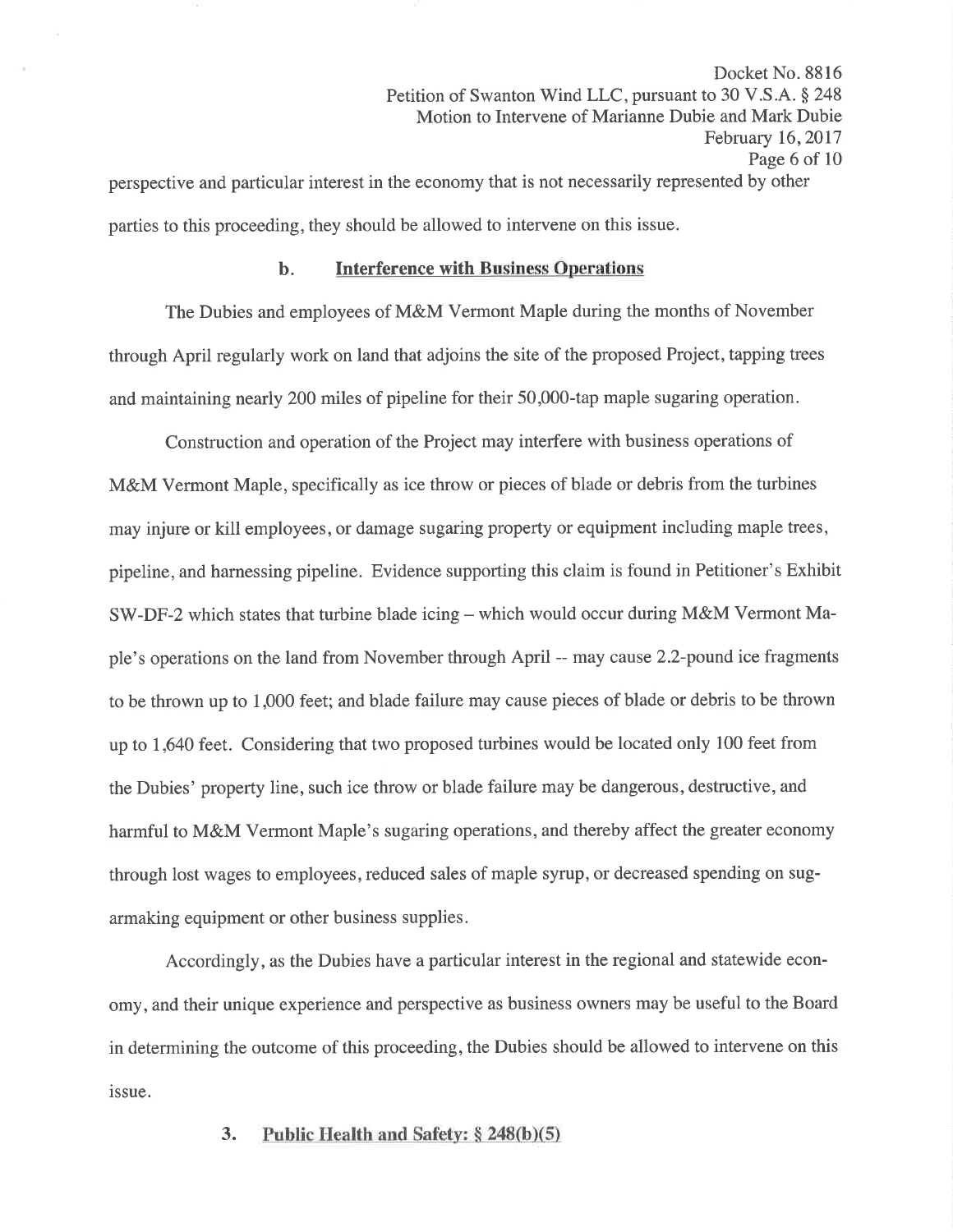Motion to Intervene of Marianne Dubie and Mark Dubie February 16,2017 Page 7 of 10 As stated in the previous section, ice throw and blade failure may injure or kill the Dubies or their employees in the course of operations for M&M Vermont Maple. Likewise, guests at the Dubies' annual deer hunting camp would be exposed to similar danger. These concerns over safety are amplified by the fact that sugaring operations and deer hunting routinely occur between November and April, the time period during which ice is most likely to be thrown from the turbines.

Docket No. 8816

Petition of Swanton Wind LLC, pursuant to 30 V.S.A. § 248

Therefore, as the Dubies' particular concerns over the health and safety of their employees and guests would not be adequately represented by other parties to this proceeding, the Dubies should be allowed to intervene on this issue.

## 4. Scenic or Natural Beauty and Aesthetics:  $\S 248(b)(5)$  and  $\S 6086(a)(8)$

The Dubies enjoy in the course of their work and recreation on their land the natural, scenic, and tranquil setting. Additionally, as previously noted, the Dubies annually host a deer hunting camp for family and friends, thereby preserving a tradition that spans four generations of hunting on family land.

However the surrounding aesthetics of sight and sound, and the widespread enjoyment of the Dubies' land, would be adversely affected by the turbines on Rocky Ridge. The natural scenery would be marred by industry, and the peace would be destroyed by noise.

Moreover, the impact of the Project would extend beyond the Dubies' land to the public areas nearby such as Fairfield Pond and Beach, the Missisqoui Valley Rail Trail, and public roads including Interstate 89 which has been identified in the Swanton Town Plan as the gateway from Canada into the United States. The prominence of Rocky Ridge as the only ridgeline in Swanton; combined with the quantity, size, and scope of the turbines at issue; and their proximity to Fairfield Pond, the Rail Trail, and the Interstate, would have a significant impact on the vis-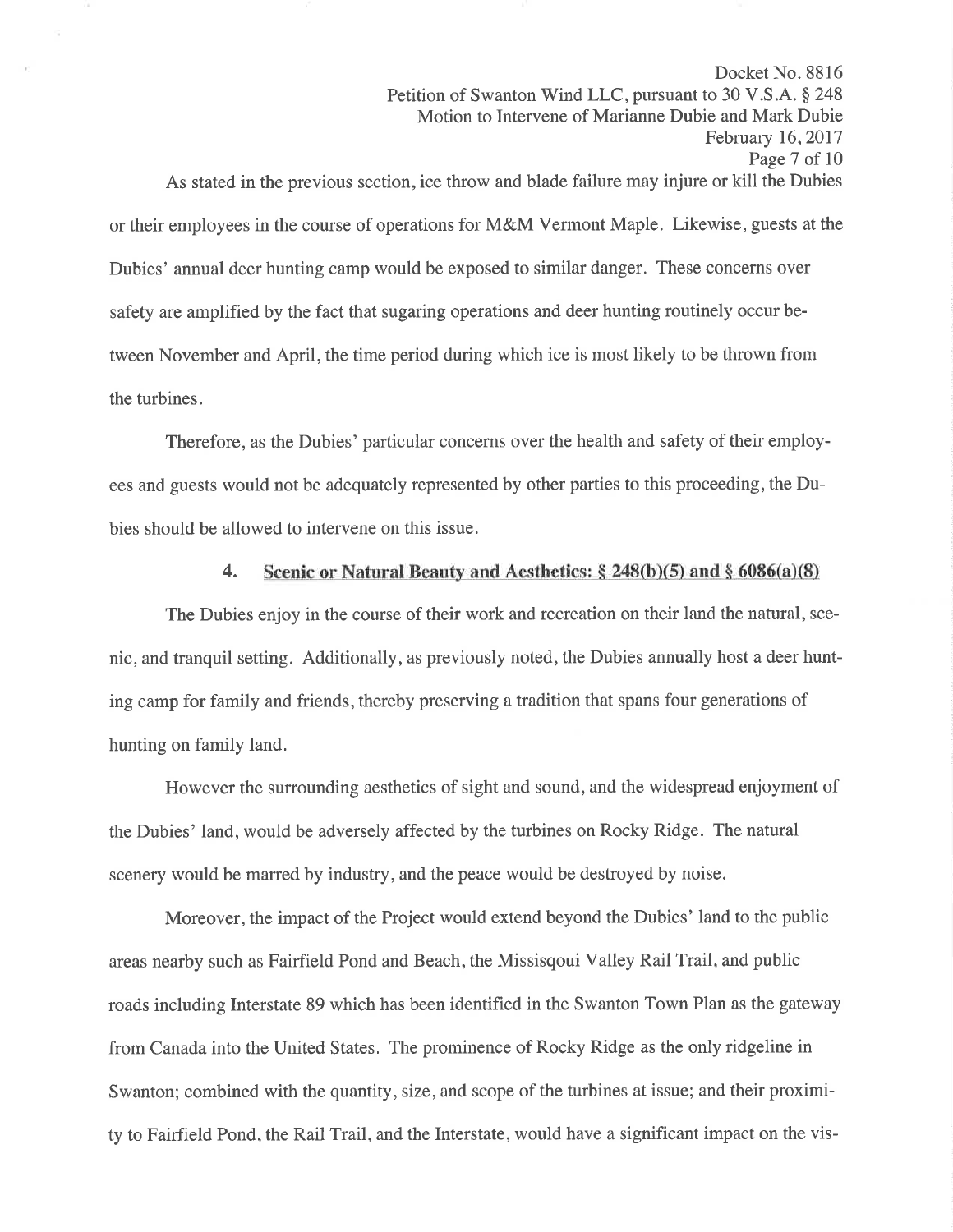Docket No. 8816 Petition of Swanton Wind LLC, pursuant to 30 V.S.A. § 248 Motion to Intervene of Marianne Dubie and Mark Dubie February 16,2017 Page 8 of 10

ual and audible aesthetics of the surrounding area.

Accordingly, the Dubies' unique perspective as homeowners, stewards of the land, hunters, and outdoorsmen, may be useful to the Board in determining the potential nature and extent of the impact of the Project on aesthetics. Therefore the Dubies should be allowed to intervene on this issue.

## 5. Necessary Wildlife Habitat or Endangered Species:  $\S 6086(a)(8)(A)$

The Dubies appreciate the wildlife that lives on and visits their land and surrounding areas. In the woods they place game cameras through which they have seen many deer, coyotes, and turkeys. Also, as noted above, the Dubies annually host a hunting camp for family and friends during which they hunt deer on their land. Construction and operation of the Project, however, would disrupt the habitat of these animals. For example, as deer during the winter require quiet areas in order to evade predators, the Project and associated noise and vibrations would disrupt the quiet and cause deer to abandon these wintering areas.

The Dubies acknowledge that in this proceeding the Agency of Natural Resources may be best situated to intervene on this issue, however they assert that their perspective as landowners, hunters, outdoorsmen, and sugarmakers, may differ from that of other parties, and they may provide useful insight into the extent and nature of the impact of the Project on important wildlife and habitat. Therefore in the public interest the Dubies should be allowed to intervene on this issue.

### 6. Unlawful Site Preparation:  $\S 248(a)(2)(A)$

Evidence shows that Petitioner unlawfully entered adjoining property and began site preparation directly connected to the Project. Specifically, Petitioner at some time before December 2014, trespassed and performed resource mapping directly related to the Project on prop-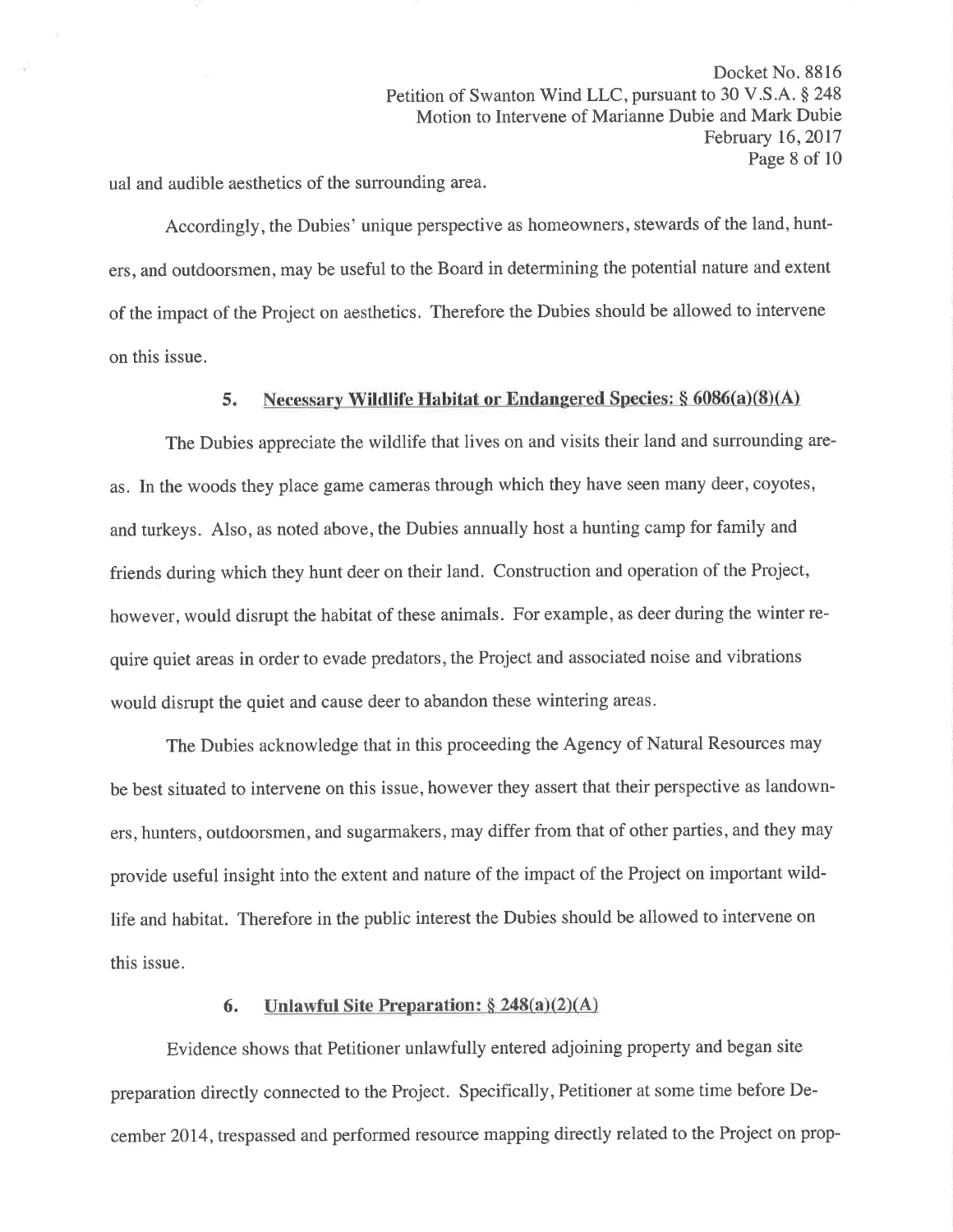Docket No. 8816 Petition of Swanton Wind LLC, pursuant to 30 V.S.A. § 248 Motion to Intervene of Marianne Dubie and Mark Dubie February 16,2017 Page 9 of l0

erty formerly owned by Marcotte Revocable Trust, and now owned by the Dubies. Since May 2008 this property has been leased to the Dubie's who now own said property. Then, Petitioner at some time before September, 2015, trespassed approximately 1,000 feet onto adjoining property formerly owned by Marcotte Revocable Trust and now owned by the Dubies, and performed tree cutting and excavation work directly connected to the Project. Despite receiving notice of this trespass in October, 2015, Petitioner in November, 2015, again trespassed and performed resource mapping directly relating to the Project

The controlling statute in this matter, 30 V.S.A.  $\S$  248(a)(2)(A), states in part:

no company...and no person...may begin site preparation for or construction of an electric generation facility or electric transmission facility within the State which is designed for immediate or eventual operation at any voltage... unless the Public Service Board first finds that the same will promote the general good of the State and issues a certificate to that effect.

In this case, the Board has not issued to Petitioner a certificate of public good. Yet Petitioner -- prematurely, in trespass, and despite notification - began excavation and resource mapping directly connected to the Project, contrary to \$ 248. The Board should look unfavorably on this misconduct and weigh it against Petitioner's claim to the public good.

Accordingly, as the Dubies are owners of the property subject to this apparent unlawful site preparation, and they have a perspective that may be useful to the Board in determining the outcome of this case, they should be allowed to intervene on this issue.

### III. Conclusion

The Dubies assert that while this Project is purported to advance the public good, it also raises significant concerns over the public interest. Accordingly, in order to protect themselves, their family, their employees, and their neighbors throughout the State, the Dubies should be allowed upon the evidence presented herein to intervene in this proceeding.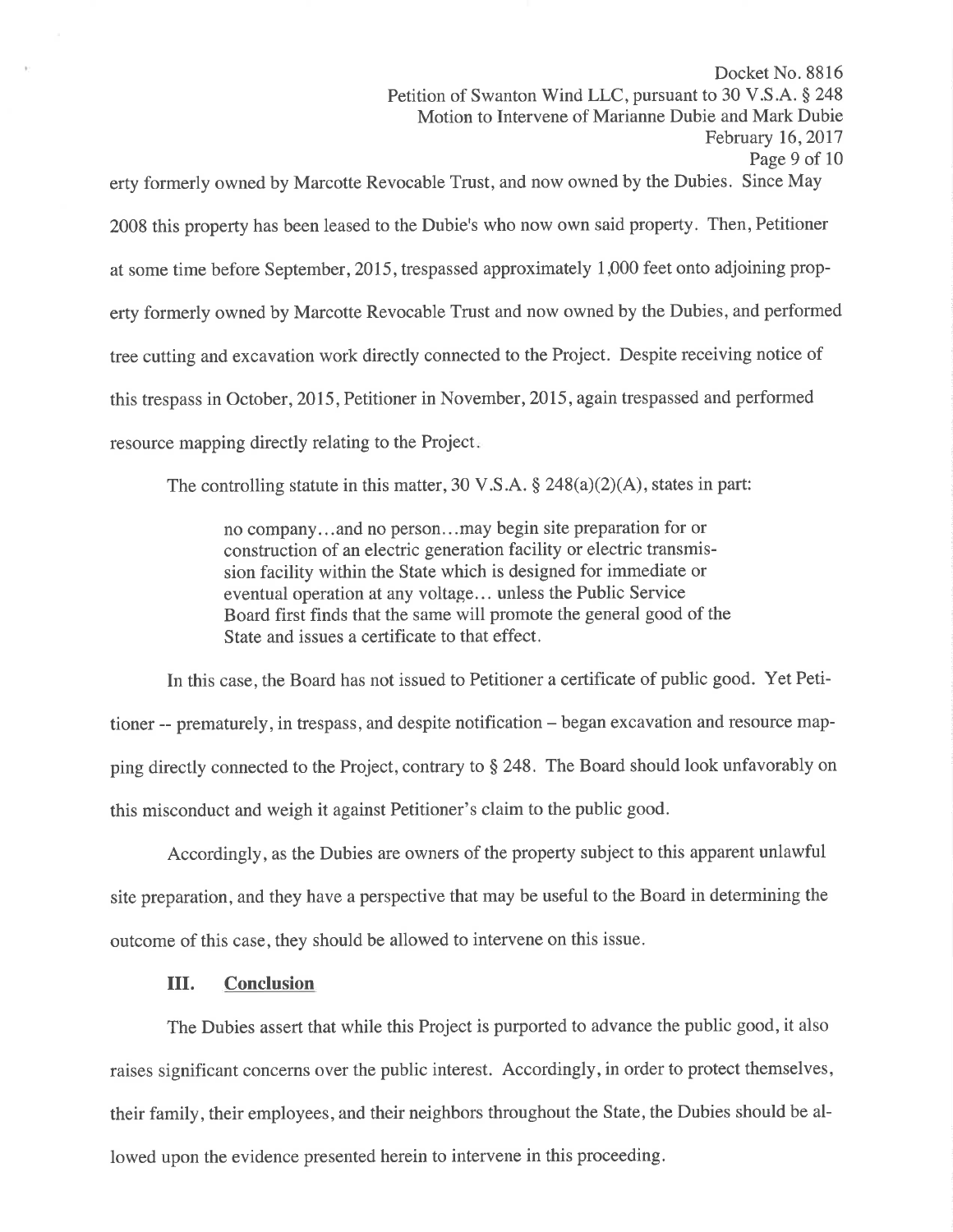Docket No. 8816 Petition of Swanton Wind LLC, pursuant to 30 V.S.A. § 248 Motion to Intervene of Marianne Dubie and Mark Dubie February 16,2017 Page 10 of 10

Respectfully submitted this 16<sup>th</sup> day of February, 2017.

By: Mariame Dubie

Marianne Dubie Mark Dubie 1086 McKenzie Road Fairfield, VT 05483 802 s27 5052 gmmtnmaple@gmail.com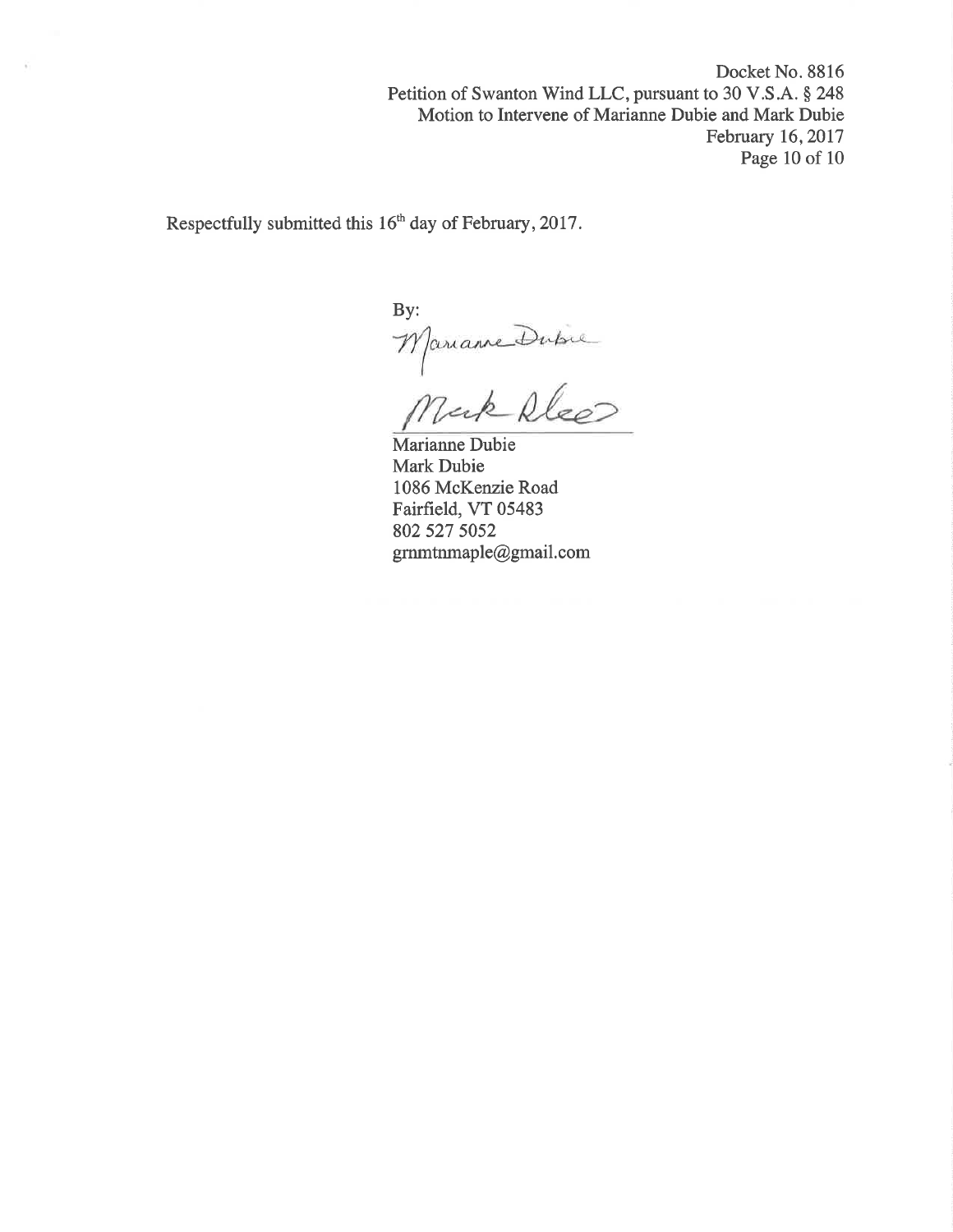## STATE OF VERMONT PUBLIC SERVICE BOARD

Docket No. 8816

Petition of Swanton Wind LLC for a certificate of public ) good, pursuant to 30 V.S.A. \$ 248, for the construction ) of an up to 20 MW wind-powered electric generation <br>plant powered by up to 7 wind turbines located along ) plant powered by up to 7 wind turbines located along ) Rocky Ridge in Swanton, Vermont (1988)

### CERTIFICATE OF SERVICE

We, Brian and Penny Dubie, et.al., certify that on February 16, 2017, copies of the foregoing Notices of Appearance, and Motion to Intervenes of Brian and Penny Dubie, Jeanne Royer, Judith and Patrick Luneau, Karen and Leo Mclaughlin, Sally and Bruce Collopy, Kaye and Frank B . Mehaffey, Jr., Terrance Smith, David A. Goodrich, Robert Perkins, Patricia Messier, Sarah & Ed Ferguson, Ian and Danielle Garrant, Curtis Swan and Sara Luneau-Swan, Dan and Nancy Dunne, Erynn & Tyrell Boudreau, Dennis Hendy and Diane Bell, Mary and Mark Bushey, Steve Woodward, Kenneth Fox, Michelle and Luc Deslandes, David Butterfíeld, Bradley Stott and Jennifer Belanger, Clark and Carol Palmer, Paula Pearsall, Greg Pierce and Paula Kane, Mark and Marianne Dubie, Marie and Gil Tremblay, Patricia Rainville and John Smith, Kevin and Dolores Nichols, Jessica Decker and Lance Desautels, Suzanne Seymour, Mary Hunter, Todd Poirier in the above-referenced matter, were served via First-Class U.S. Mail on the interested persons designated in the following Service List.

Respectfully submitted this 16<sup>th</sup> day of February, 2017.

By: Guan Dute Dubio

Brian Dubie Penny Dubie 770 McKenzie Road Fairfield, VT 05455 (802) 734-1877 pennydubie@gmail.com